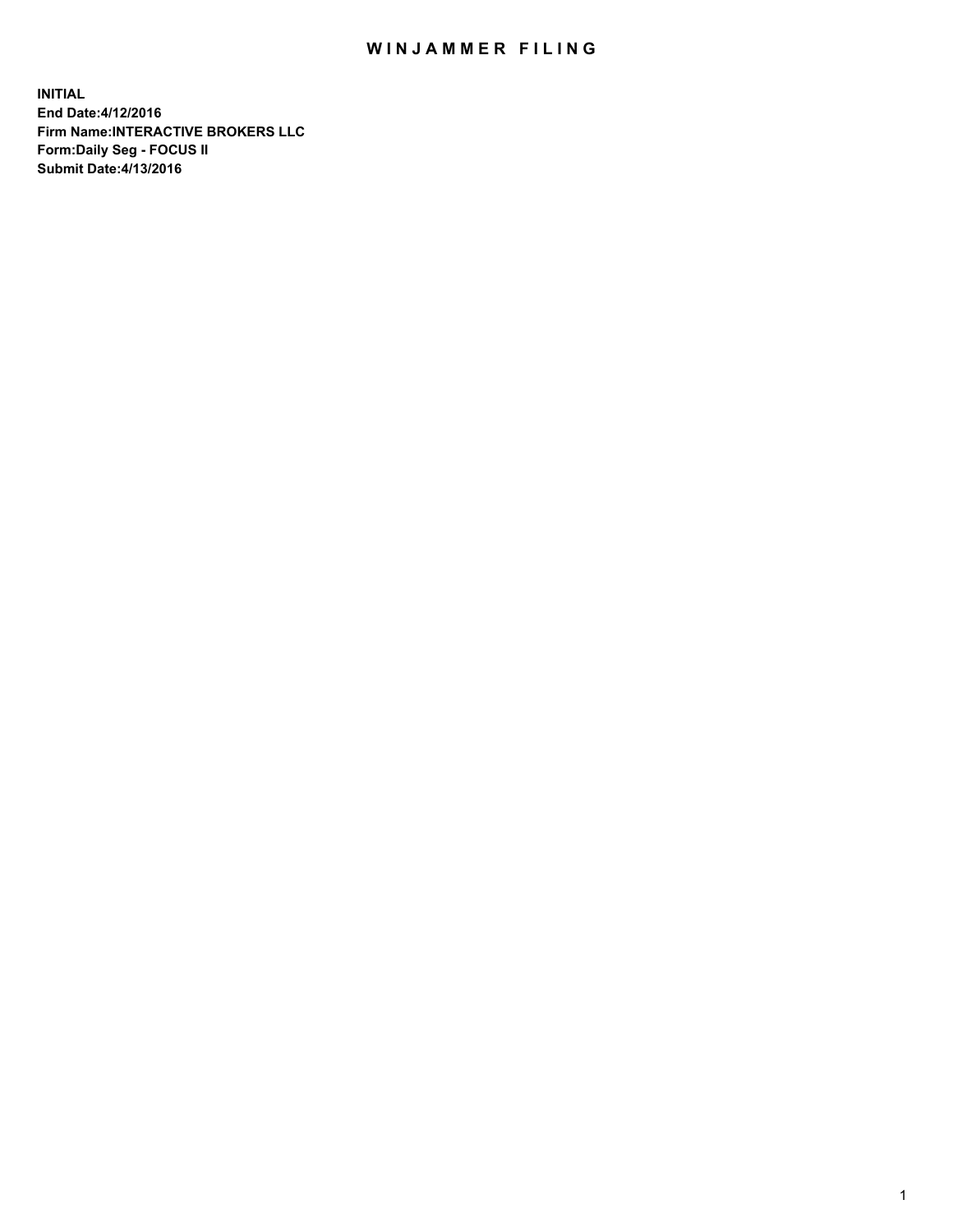## **INITIAL End Date:4/12/2016 Firm Name:INTERACTIVE BROKERS LLC Form:Daily Seg - FOCUS II Submit Date:4/13/2016 Daily Segregation - Cover Page**

| Name of Company<br><b>Contact Name</b><br><b>Contact Phone Number</b><br><b>Contact Email Address</b>                                                                                                                                                                                                                         | <b>INTERACTIVE BROKERS LLC</b><br><b>Alex Parker</b><br>203-618-7738<br>aparker@interactivebrokers.com |
|-------------------------------------------------------------------------------------------------------------------------------------------------------------------------------------------------------------------------------------------------------------------------------------------------------------------------------|--------------------------------------------------------------------------------------------------------|
| FCM's Customer Segregated Funds Residual Interest Target (choose one):<br>a. Minimum dollar amount: ; or<br>b. Minimum percentage of customer segregated funds required:% ; or<br>c. Dollar amount range between: and; or<br>d. Percentage range of customer segregated funds required between:% and%.                        | <u>0</u><br>155,000,000 245,000,000<br>0 <sub>0</sub>                                                  |
| FCM's Customer Secured Amount Funds Residual Interest Target (choose one):<br>a. Minimum dollar amount: ; or<br>b. Minimum percentage of customer secured funds required:%; or<br>c. Dollar amount range between: and; or<br>d. Percentage range of customer secured funds required between: % and %.                         | <u>0</u><br>80,000,000 120,000,000<br><u>00</u>                                                        |
| FCM's Cleared Swaps Customer Collateral Residual Interest Target (choose one):<br>a. Minimum dollar amount: ; or<br>b. Minimum percentage of cleared swaps customer collateral required:%; or<br>c. Dollar amount range between: and; or<br>d. Percentage range of cleared swaps customer collateral required between:% and%. | <u>0</u><br>0 <sub>0</sub><br>0 <sub>0</sub>                                                           |

Attach supporting documents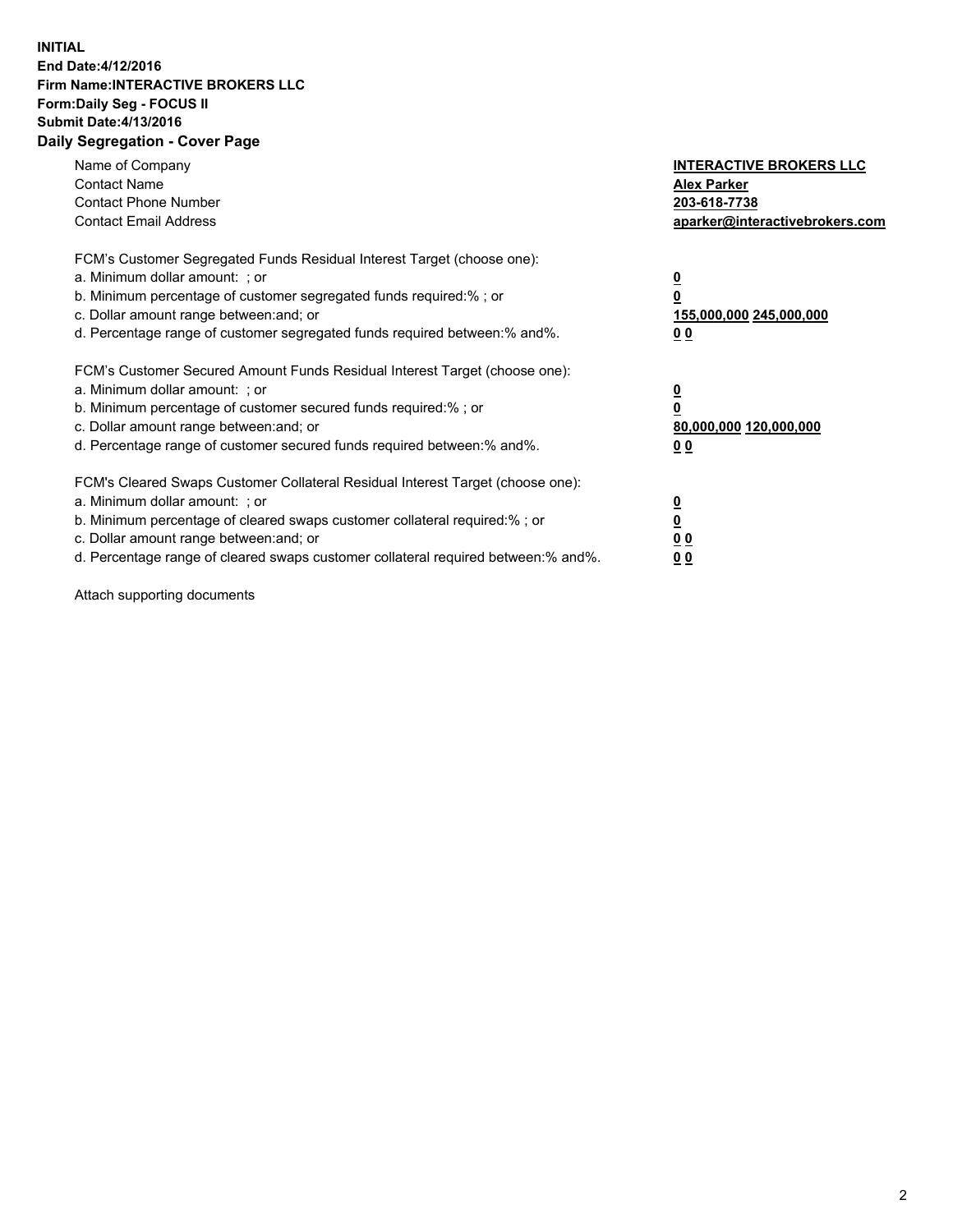## **INITIAL End Date:4/12/2016 Firm Name:INTERACTIVE BROKERS LLC Form:Daily Seg - FOCUS II Submit Date:4/13/2016 Daily Segregation - Secured Amounts**

|     | Dany Ocgregation - Occarea Annoants                                                         |                                  |
|-----|---------------------------------------------------------------------------------------------|----------------------------------|
|     | Foreign Futures and Foreign Options Secured Amounts                                         |                                  |
|     | Amount required to be set aside pursuant to law, rule or regulation of a foreign            | $0$ [7305]                       |
|     | government or a rule of a self-regulatory organization authorized thereunder                |                                  |
| 1.  | Net ledger balance - Foreign Futures and Foreign Option Trading - All Customers             |                                  |
|     | A. Cash                                                                                     | 288,849,757 [7315]               |
|     | B. Securities (at market)                                                                   | 0 [7317]                         |
| 2.  | Net unrealized profit (loss) in open futures contracts traded on a foreign board of trade   | $-1,114,106$ [7325]              |
| 3.  | Exchange traded options                                                                     |                                  |
|     | a. Market value of open option contracts purchased on a foreign board of trade              | 35,294 [7335]                    |
|     | b. Market value of open contracts granted (sold) on a foreign board of trade                | -88,525 [7337]                   |
| 4.  | Net equity (deficit) (add lines 1. 2. and 3.)                                               | 287,682,420 [7345]               |
| 5.  | Account liquidating to a deficit and account with a debit balances - gross amount           | 82,811 [7351]                    |
|     | Less: amount offset by customer owned securities                                            | 0 [7352] 82,811 [7354]           |
| 6.  | Amount required to be set aside as the secured amount - Net Liquidating Equity              | 287,765,231 [7355]               |
|     | Method (add lines 4 and 5)                                                                  |                                  |
| 7.  | Greater of amount required to be set aside pursuant to foreign jurisdiction (above) or line | 287,765,231 [7360]               |
|     | 6.                                                                                          |                                  |
|     | FUNDS DEPOSITED IN SEPARATE REGULATION 30.7 ACCOUNTS                                        |                                  |
| 1.  | Cash in banks                                                                               |                                  |
|     | A. Banks located in the United States                                                       | $0$ [7500]                       |
|     | B. Other banks qualified under Regulation 30.7                                              | 0 [7520] 0 [7530]                |
| 2.  | Securities                                                                                  |                                  |
|     | A. In safekeeping with banks located in the United States                                   | 344,636,968 [7540]               |
|     | B. In safekeeping with other banks qualified under Regulation 30.7                          | 0 [7560] 344,636,968 [7570]      |
| 3.  | Equities with registered futures commission merchants                                       |                                  |
|     | A. Cash                                                                                     | $0$ [7580]                       |
|     | <b>B.</b> Securities                                                                        | $0$ [7590]                       |
|     | C. Unrealized gain (loss) on open futures contracts                                         | $0$ [7600]                       |
|     | D. Value of long option contracts                                                           | $0$ [7610]                       |
|     | E. Value of short option contracts                                                          | 0 [7615] 0 [7620]                |
| 4.  | Amounts held by clearing organizations of foreign boards of trade                           |                                  |
|     | A. Cash                                                                                     | $0$ [7640]                       |
|     | <b>B.</b> Securities                                                                        | $0$ [7650]                       |
|     | C. Amount due to (from) clearing organization - daily variation                             | $0$ [7660]                       |
|     | D. Value of long option contracts                                                           | $0$ [7670]                       |
|     | E. Value of short option contracts                                                          | 0 [7675] 0 [7680]                |
| 5.  | Amounts held by members of foreign boards of trade                                          |                                  |
|     | A. Cash                                                                                     | 63,803,751 [7700]                |
|     | <b>B.</b> Securities                                                                        | $0$ [7710]                       |
|     | C. Unrealized gain (loss) on open futures contracts                                         | <u>-2,088,729</u> [7720]         |
|     | D. Value of long option contracts                                                           | 35,293 [7730]                    |
|     | E. Value of short option contracts                                                          | -88,522 [7735] 61,661,793 [7740] |
| 6.  | Amounts with other depositories designated by a foreign board of trade                      | $0$ [7760]                       |
| 7.  | Segregated funds on hand                                                                    | $0$ [7765]                       |
| 8.  | Total funds in separate section 30.7 accounts                                               | 406,298,761 [7770]               |
| 9.  | Excess (deficiency) Set Aside for Secured Amount (subtract line 7 Secured Statement         | 118,533,530 [7380]               |
|     | Page 1 from Line 8)                                                                         |                                  |
| 10. | Management Target Amount for Excess funds in separate section 30.7 accounts                 | 80,000,000 [7780]                |
| 11. | Excess (deficiency) funds in separate 30.7 accounts over (under) Management Target          | 38,533,530 [7785]                |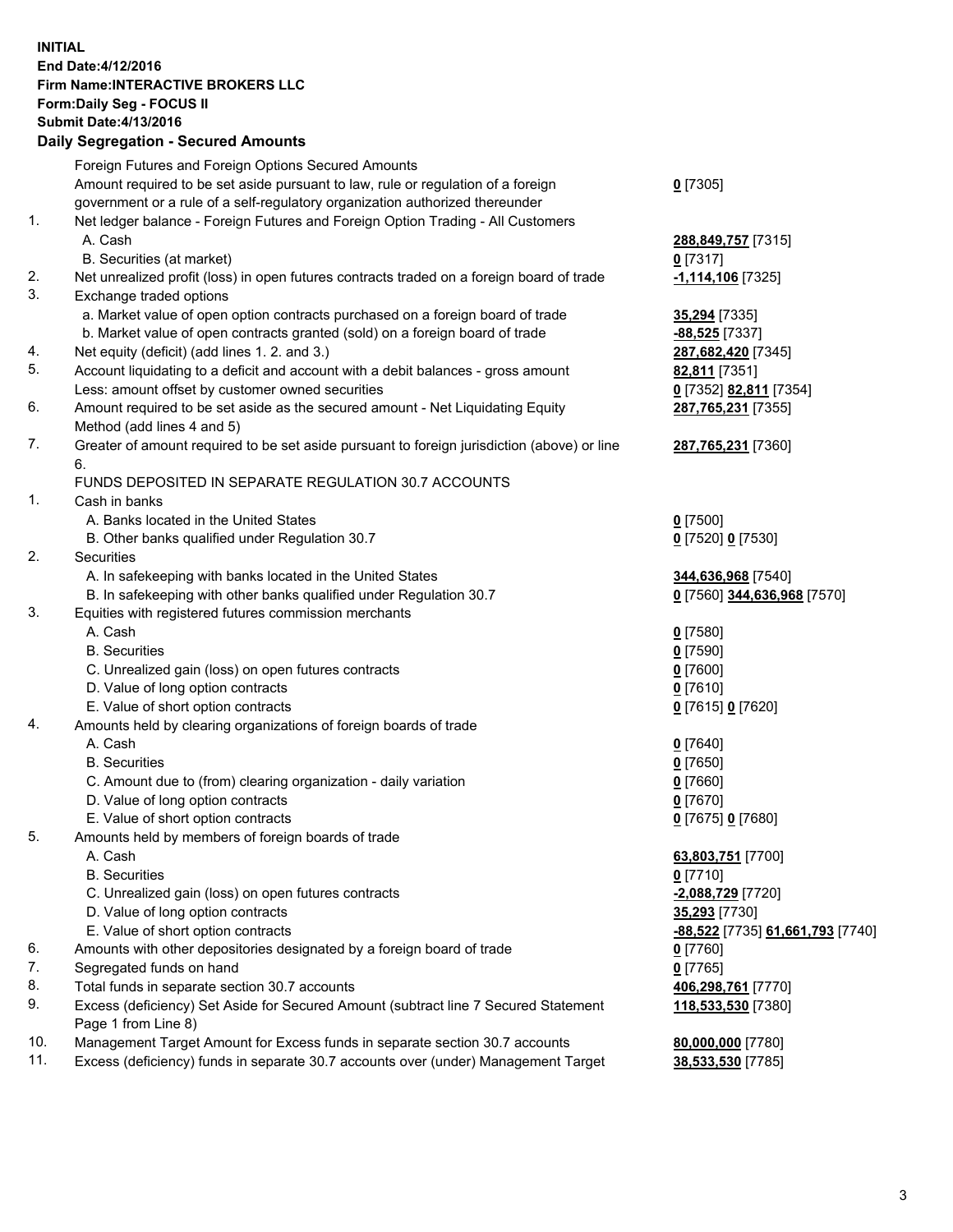**INITIAL End Date:4/12/2016 Firm Name:INTERACTIVE BROKERS LLC Form:Daily Seg - FOCUS II Submit Date:4/13/2016 Daily Segregation - Segregation Statement** SEGREGATION REQUIREMENTS(Section 4d(2) of the CEAct) 1. Net ledger balance A. Cash **2,719,023,839** [7010] B. Securities (at market) **0** [7020] 2. Net unrealized profit (loss) in open futures contracts traded on a contract market **-72,212,736** [7030] 3. Exchange traded options A. Add market value of open option contracts purchased on a contract market **119,523,131** [7032] B. Deduct market value of open option contracts granted (sold) on a contract market **-190,268,353** [7033] 4. Net equity (deficit) (add lines 1, 2 and 3) **2,576,065,881** [7040] 5. Accounts liquidating to a deficit and accounts with debit balances - gross amount **78,814** [7045] Less: amount offset by customer securities **0** [7047] **78,814** [7050] 6. Amount required to be segregated (add lines 4 and 5) **2,576,144,695** [7060] FUNDS IN SEGREGATED ACCOUNTS 7. Deposited in segregated funds bank accounts A. Cash **187,421,827** [7070] B. Securities representing investments of customers' funds (at market) **1,548,709,575** [7080] C. Securities held for particular customers or option customers in lieu of cash (at market) **0** [7090] 8. Margins on deposit with derivatives clearing organizations of contract markets A. Cash **104,609,716** [7100] B. Securities representing investments of customers' funds (at market) **1,024,923,828** [7110] C. Securities held for particular customers or option customers in lieu of cash (at market) **0** [7120] 9. Net settlement from (to) derivatives clearing organizations of contract markets **-12,359,916** [7130] 10. Exchange traded options A. Value of open long option contracts **119,489,929** [7132] B. Value of open short option contracts **-190,235,176** [7133] 11. Net equities with other FCMs A. Net liquidating equity **0** [7140] B. Securities representing investments of customers' funds (at market) **0** [7160] C. Securities held for particular customers or option customers in lieu of cash (at market) **0** [7170] 12. Segregated funds on hand **0** [7150] 13. Total amount in segregation (add lines 7 through 12) **2,782,559,783** [7180] 14. Excess (deficiency) funds in segregation (subtract line 6 from line 13) **206,415,088** [7190] 15. Management Target Amount for Excess funds in segregation **155,000,000** [7194] **51,415,088** [7198]

16. Excess (deficiency) funds in segregation over (under) Management Target Amount Excess